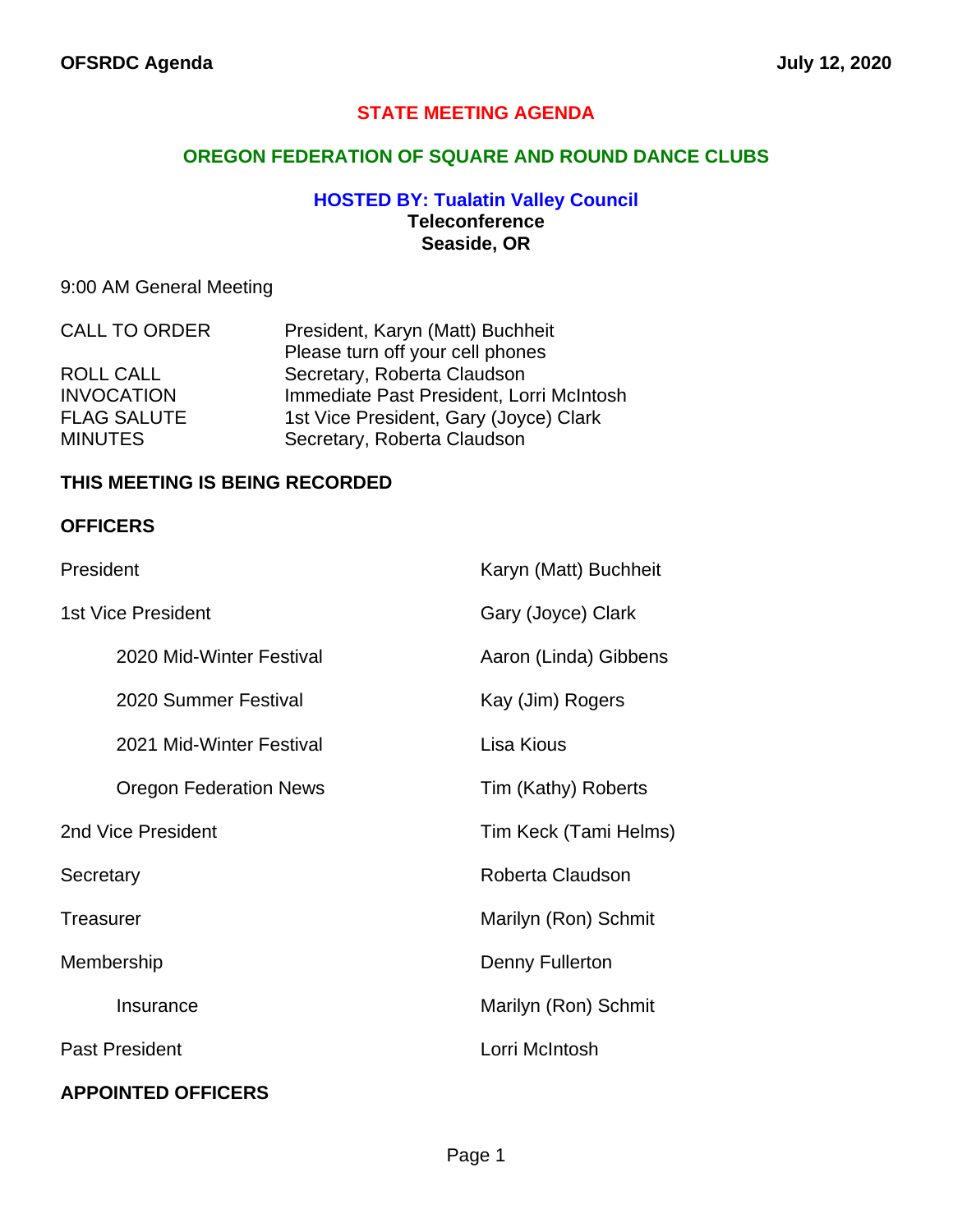# **OFSRDC Agenda July 12, 2020**

| Parliamentatian             | Tim (Kathy) Roberts                |  |
|-----------------------------|------------------------------------|--|
| <b>Education/Publicity</b>  | Kathy (Tim) Roberts                |  |
| Historian                   | Marilyn (Ron) Schmit               |  |
| <b>COMMITTEE CHAIRS</b>     |                                    |  |
| <b>BMI/ASCAP</b>            | <b>Ralph Lambert</b>               |  |
| <b>Youth Activities</b>     | <b>Thomas Buchheit</b>             |  |
| <b>ORDTA</b>                | Tami Helms (Tim Keck)              |  |
| <b>Round Dance Sreening</b> | Tami Helms (Tim Keck)              |  |
| <b>Caller Liaison</b>       | <b>Terry Halley (Betty Chipps)</b> |  |
| Webmaster                   | Tim (Kathy) Roberts                |  |
| <b>State Fair</b>           | Marilyn (Ron) Schmit               |  |
| <b>Background Check</b>     | Tim (Kathy) Roberts                |  |
| <b>OLD BUSINESS</b>         |                                    |  |

- A. Update 2021 Summer Festival status
- B.

### **RECESS**

## **NEW BUSINESS**

A.

## **DELEGATES**

| <b>Blue Mountains Council</b> | David (Sally) Stutzman |
|-------------------------------|------------------------|
| <b>Central Oregon Council</b> | Mark McDonald          |
| <b>Emerald Empire Council</b> | Zola (Ray) Jones       |
| Interstate Highlanders        | Cece (Sarge) Glidewell |